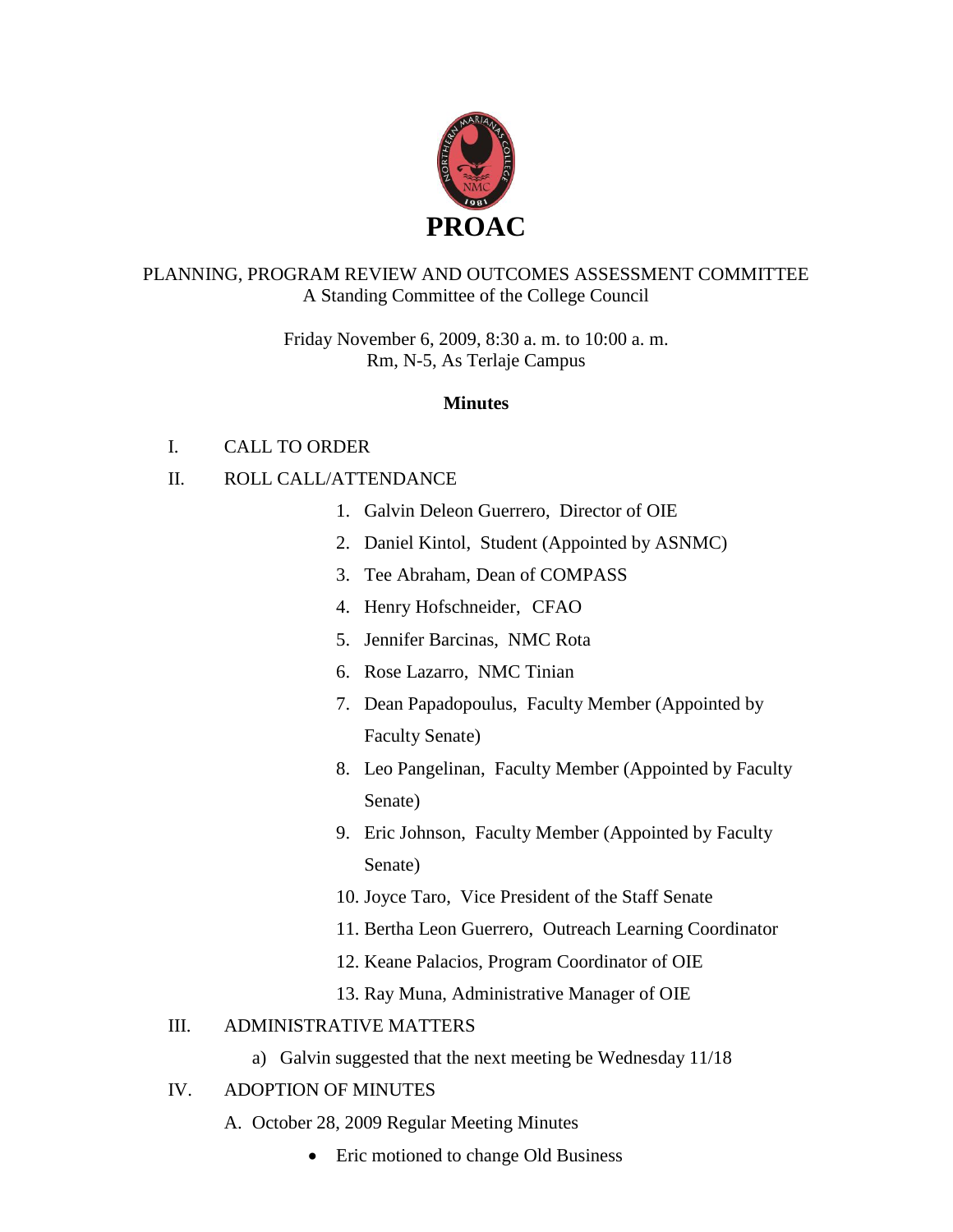• All adopted this minutes.

#### V. OLD BUSINESS

- A. Records of Dialogue for Cycle 2 of Program Review
	- Dean asked if we all submit reports to PROAC?
	- Galvin answered yes that all faculty must submit their reports to PROAC.
	- Galvin will issue out a replacement of group leaders.
	- $\bullet$
- B. Assessment Updates
	- i. SENSE Workshop: April 11—13, 2010
- C. General Education Committee Work
	- i. General Education Mission
		- Galvin stated he will meet with Cindy before the next PROAC Meeting
	- ii. General Education SLOs Cycle 2 Program Review
- D. Cycle 3 Program Review
	- i. Program Outcomes Deadline: November 25, 2009
		- Rose asked if there were was a schedule for Rota and Tinian
		- Galvin answered yes and we will contact them early next week to set up a session.
		- Galvin stated that  $11/16$  most programs should have their outcomes ready.
		- Leo asked if we could consolidate programs under the taxonomy and approval of any changes to the taxonomy.
		- Galvin suggested that we bring this up to the next PROAC Meeting with a revised taxonomy.
		- Dean suggested having 5 groups be divided into two rather than having them all in one group.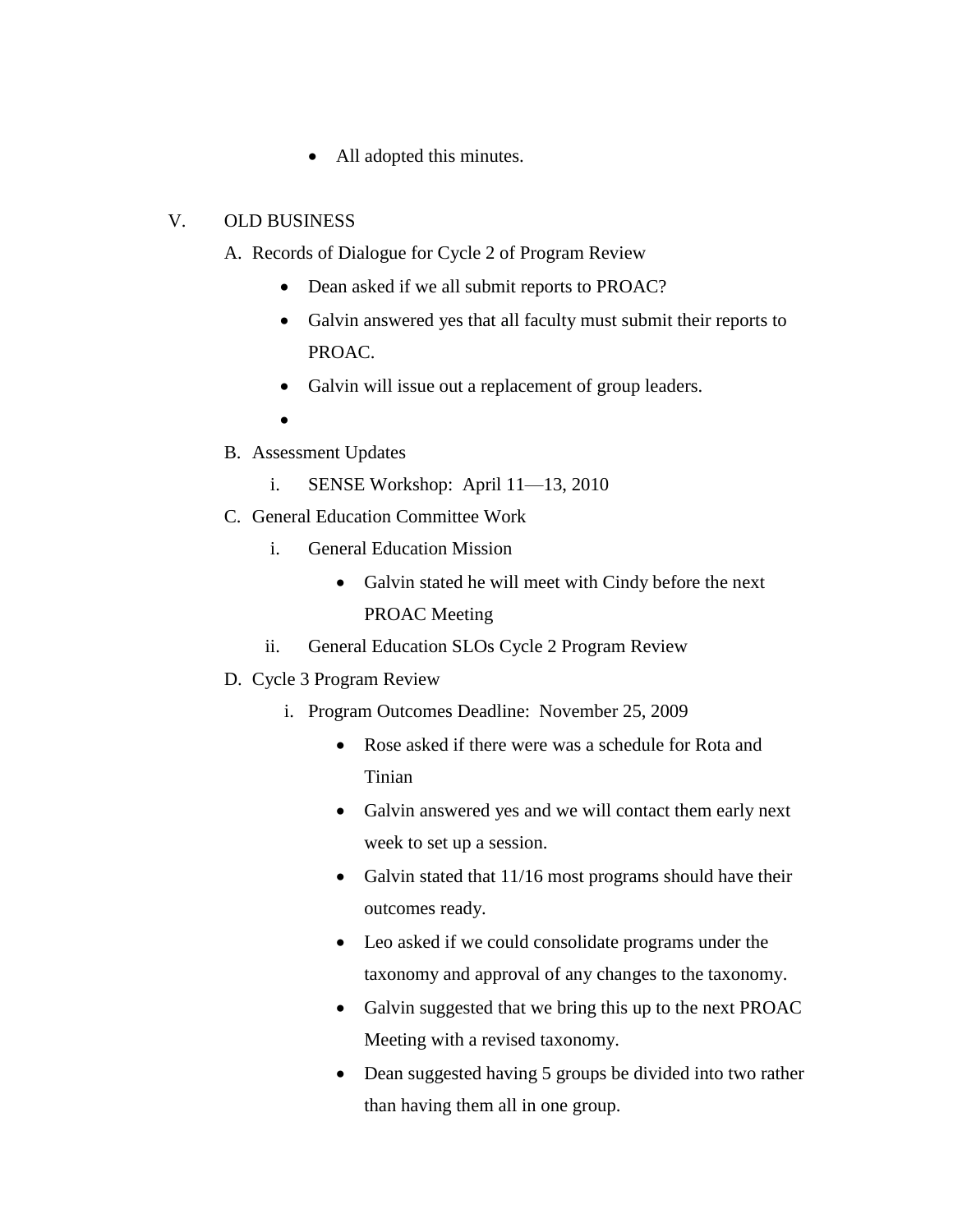- Leo stated that back in March 2009, the president put certain programs under Leo. Leo asked, "How are we going to deal with it in PROAC?"
- Leo suggested submitting one program and highlight the 6 areas or programs they are covering.
- Leo requested to reduce the SLO's from 10-15 to 5 SLO's.
- Leo wants Counseling Services to work as a team to evaluate all recommendations.
- Galvin suggested that CPS goes wide but not deep into the programs. It makes sense to consolidate all these programs.
- Bertha stated that IT is facing the same issue because it deals with 3 programs.
- Galvin stated that the team argument is persuasive enough and this seems like a Human Resource issue.
- Leo asked that PROAC recognize this issue and have it easier for him.
- Tee suggested that this is why program review is very important. Also, she suggested that it is important for Leo to really look at the mission statement.
- Dean suggested that there are too many specializations in that office and too many cross training going on.
- Tee seconded Dean's point and come up with a best name for Student's Services.
- Galvin suggested that if programs were to consolidate then have each team member to put their work in connection to the college and program's mission statement.
- Leo said that there is a definite need for specialization.
- Galvin proposed that each program perform a Form I and have only one Form II.
- Dean suggested that it could also help each program understand what each program does.